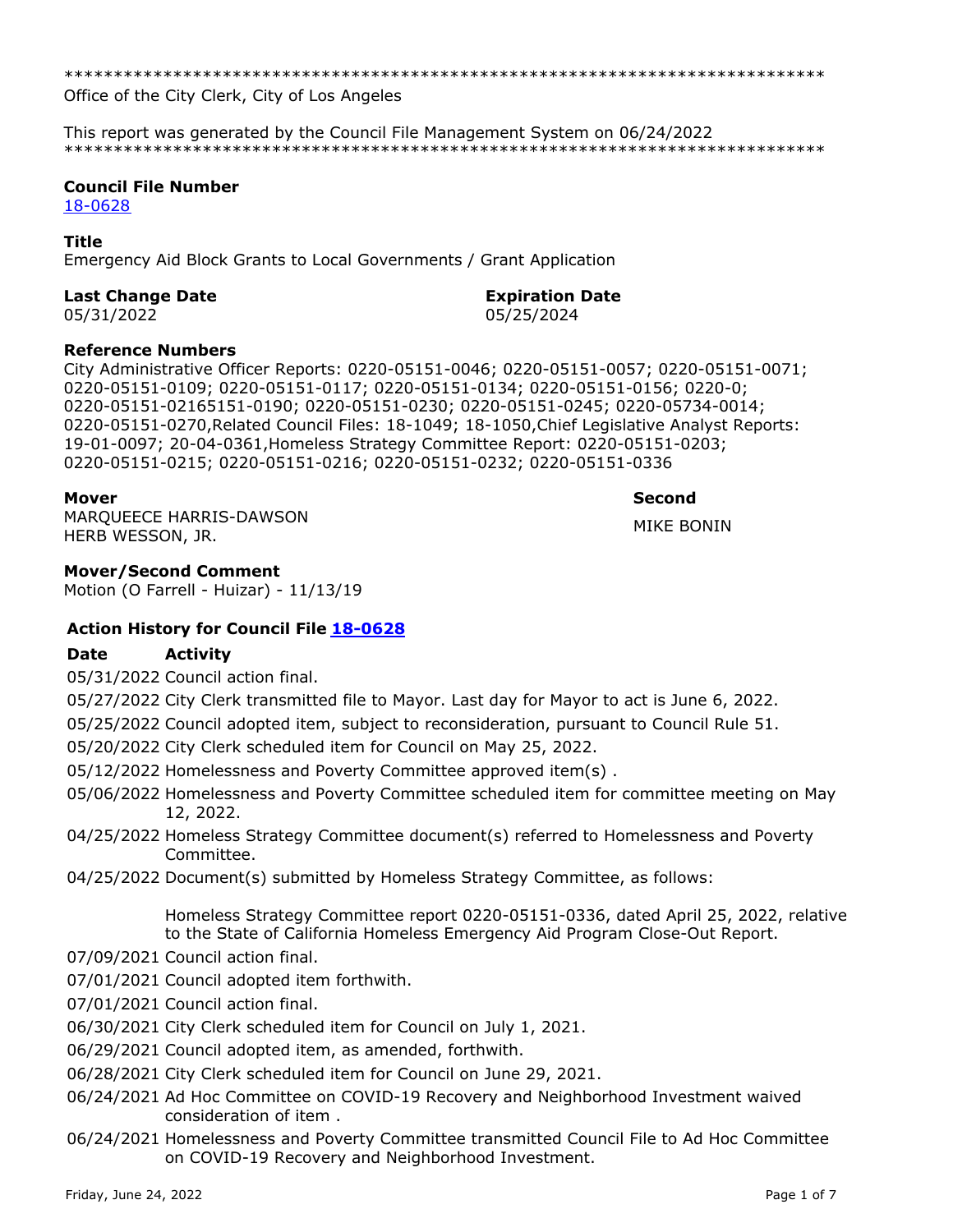06/24/2021 Homelessness and Poverty Committee approved item(s) .

- 06/18/2021 Homelessness and Poverty Committee scheduled item for committee meeting on June 24, 2021.
- 06/17/2021 City Administrative Officer document(s) referred to Ad Hoc Committee on COVID-19 Recovery and Neighborhood Investment; Homelessness and Poverty Committee.
- 06/17/2021 Document(s) submitted by City Administrative Officer, as follows:

City Administrative Officer report 0220-05151-0270, dated June 17, 2021, relative to approval of the State Homeless Emergency Aid Program (HEAP) - Ninth Quarterly Expenditure Report (January 1 - March 31, 2021), and reprogramming and funding recommendations.

- 04/07/2021 Council action final.
- 04/06/2021 Council Adopted Substitute Motion (Ridley-Thomas Martinez) as Amended by Motion (Price – Cedillo) Forthwith
- 04/01/2021 City Clerk scheduled item for Council on April 6, 2021.
- 03/26/2021 Ad Hoc Committee on COVID-19 Recovery and Neighborhood Investment waived consideration of item .
- 03/25/2021 Homelessness and Poverty Committee approved as amended .
- 03/19/2021 City Administrative Officer document(s) referred to Ad Hoc Committee on COVID-19 Recovery and Neighborhood Investment; Homelessness and Poverty Committee.
- 03/19/2021 Homelessness and Poverty Committee scheduled item for committee meeting on March 25, 2021.
- 03/19/2021 Document(s) submitted by City Administrative Officer, as follows:

City Administrative Officer report 0220-05734-0014, dated March 18, 2021, relative to the fifth report regarding the COVID-19 Homelessness Roadmap funding recommendations substituting HHAP funding with CRF funding for eight previously approved interim housing sites.

- 03/02/2021 Council action final.
- 03/02/2021 City Clerk transmitted file to Mayor. Last day for Mayor to act is March 12, 2021.
- 03/02/2021 Council adopted item, as amended, forthwith.
- 03/02/2021 Mayor transmitted Council File to City Clerk.
- 02/26/2021 City Clerk scheduled item for Council on March 2, 2021.
- 02/25/2021 Homelessness and Poverty Committee approved as amended .
- 02/19/2021 Homelessness and Poverty Committee scheduled item for committee meeting on February 25, 2021.
- 02/18/2021 City Administrative Officer document(s) referred to Homelessness and Poverty Committee.
- 02/18/2021 Document(s) submitted by City Administrative Officer, as follows:

City Administrative Officer report 0220-05151-0245, dated February 18, 2021, relative to approval of the State Homeless Emergency Aid Program (HEAP) - Eighth Quarterly Expenditure Report (October 1 - December 31, 2020), and reprogramming and funding recommendations.

- 12/28/2020 Council action final.
- 12/28/2020 Mayor transmitted Council File to City Clerk.
- 12/16/2020 City Clerk transmitted file to Mayor. Last day for Mayor to act is December 28, 2020.
- 12/15/2020 Council adopted item forthwith.
- 12/11/2020 City Clerk scheduled item for Council on December 15, 2020.
- 12/10/2020 Homelessness and Poverty Committee approved item(s) .
- 12/04/2020 Homelessness and Poverty Committee scheduled item for committee meeting on December 10, 2020.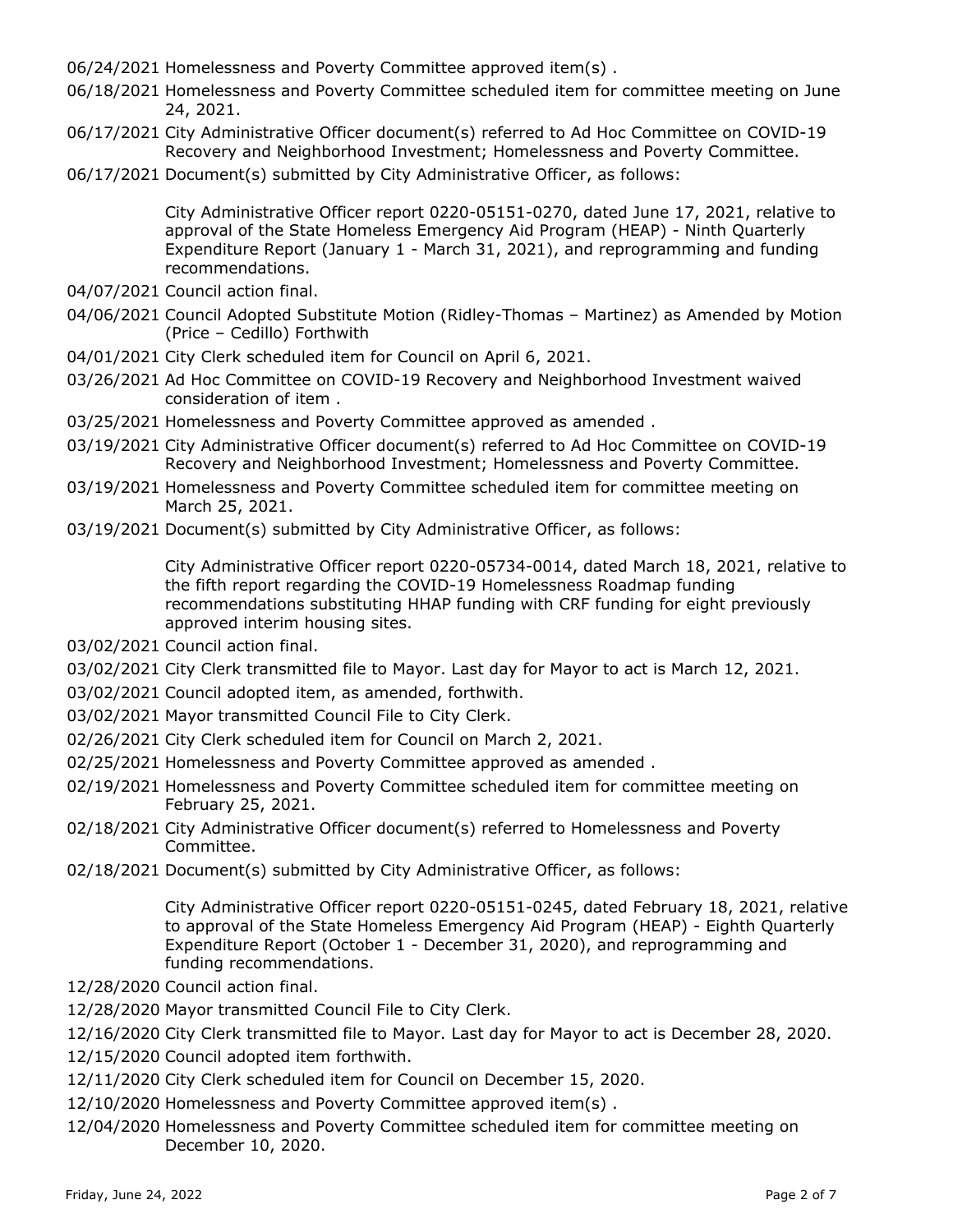- 11/20/2020 City Administrative Officer document(s) referred to Homelessness and Poverty Committee.
- 11/20/2020 Document(s) submitted by City Administrative Officer, as follows:

Homeless Strategy Committee revised report 0220-05151-0232, dated November 19, 2020, relative to approval of the State Homeless Emergency Aid Program (HEAP) - Seventh Quarterly Expenditure Report (July 1 - September 30, 2020), and reprogramming and funding recommendations.

- 11/20/2020 City Administrative Officer document(s) referred to Homelessness and Poverty Committee.
- 11/19/2020 Document(s) submitted by City Administrative Officer, as follows:

Homeless Strategy Committee report 0220-05151-0232, dated November 19, 2020, relative to approval of the State Homeless Emergency Aid Program (HEAP) - Seventh Quarterly Expenditure Report (July 1 - September 30, 2020), and reprogramming and funding recommendations.

- 11/18/2020 City Administrative Officer document(s) referred to Homelessness and Poverty Committee.
- 11/17/2020 Document(s) submitted by City Administrative Officer, as follows:

City Administrative Officer report 0220-05151-0230, dated November 17, 2020, relative to approval of the State Homeless Emergency Aid Program (HEAP) - Seventh Quarterly Expenditure Report (July 1 - September 30, 2020) and reprogramming and funding recommendations.

- 09/28/2020 Council action final.
- 09/28/2020 Mayor transmitted Council File to City Clerk.
- 09/16/2020 City Clerk transmitted file to Mayor. Last day for Mayor to act is September 28, 2020.
- 09/16/2020 Council adopted item, as amended, forthwith.
- 09/11/2020 City Clerk scheduled item for Council on September 16, 2020.
- 08/27/2020 Homelessness and Poverty Committee approved item(s) .
- 08/20/2020 Homelessness and Poverty Committee scheduled item for committee meeting on August 27, 2020.
- 08/14/2020 City Administrative Officer document(s) referred to Homelessness and Poverty Committee.
- 08/14/2020 Document(s) submitted by City Administrative Officer, as follows:

Homeless Strategy Committee revised report 0220-05151-0216, dated August 14, 2020, relative to approval of the State Homeless Emergency Aid Program (HEAP) - Sixth Quarterly Expenditure Report (April 1 - June 30, 2020) and reprogramming and funding recommendations.

- 08/04/2020 City Administrative Officer document(s) referred to Homelessness and Poverty Committee.
- 08/04/2020 Document(s) submitted by City Administrative Officer, as follows:

Homeless Strategy Committee report 0220-05151-0215, dated July 31, 2020, relative to approval of the State Homeless Emergency Aid Program (HEAP) - Sixth Quarterly Expenditure Report (April 1 - June 30, 2020) and reprogramming and funding recommendations.

06/29/2020 Council action final.

06/29/2020 Mayor transmitted Council File to City Clerk.

06/17/2020 City Clerk transmitted file to Mayor. Last day for Mayor to act is June 29, 2020.

06/16/2020 Council adopted item forthwith.

06/12/2020 City Clerk scheduled item for Council on June 16, 2020.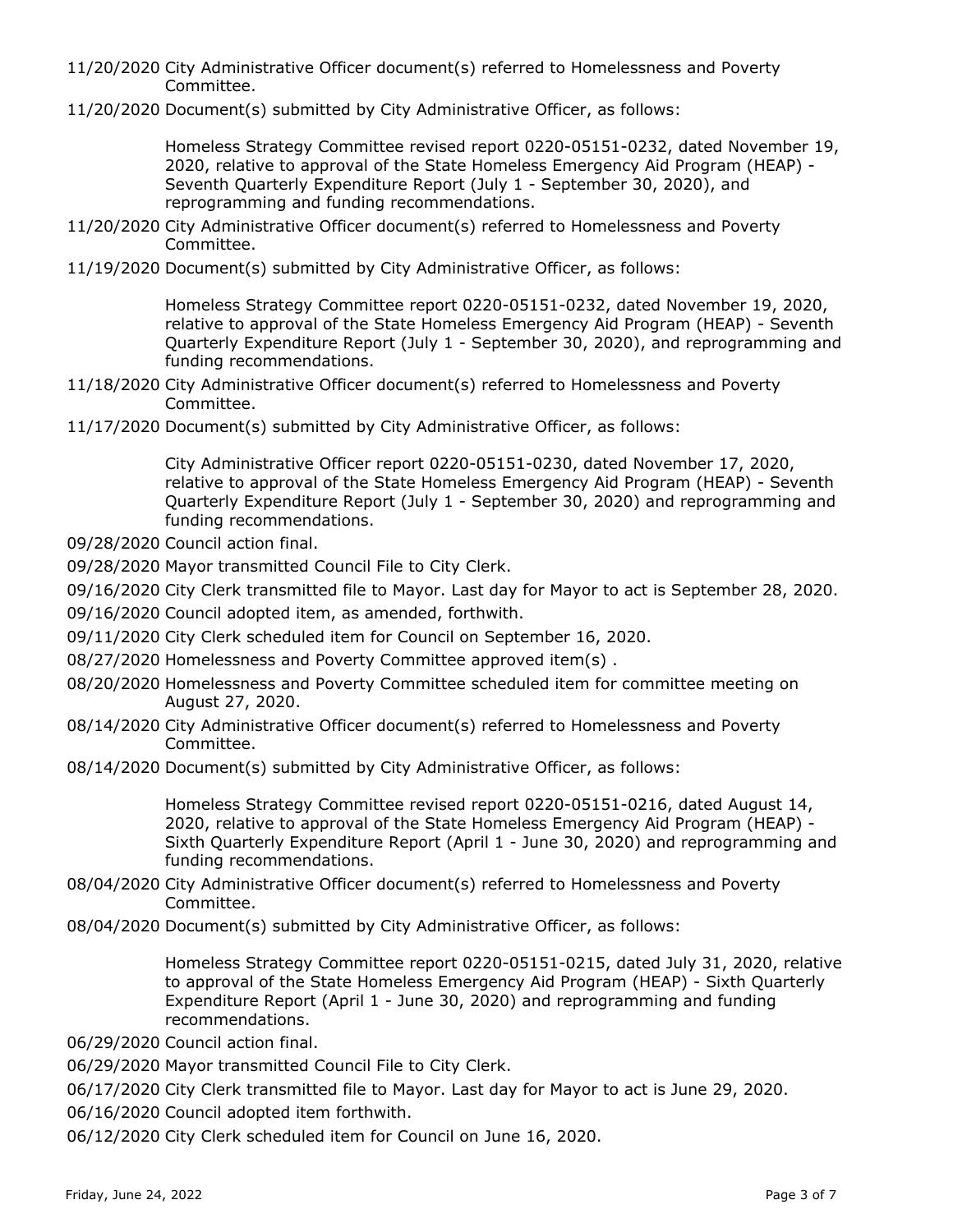06/02/2020 City Administrative Officer document(s) referred to Homelessness and Poverty Committee.

06/02/2020 Document(s) submitted by City Administrative Officer, as follows:

Homeless Strategy Committee report 0220-05151-0203, dated June 2, 2020, relative to approval of the State Homeless Emergency Aid Program (HEAP) - Fifth Quarterly Expenditure Report (January 1 - March 31, 2020) and reprogramming and funding recommendations.

- 04/20/2020 Council action final.
- 04/20/2020 Mayor transmitted Council File to City Clerk.
- 04/08/2020 City Clerk transmitted file to Mayor. Last day for Mayor to act is April 20, 2020.
- 04/07/2020 Council adopted item forthwith.
- 04/03/2020 Chief Legislative Analyst document(s) referred to Homelessness and Poverty Committee.
- 04/03/2020 Document(s) submitted by Chief Legislative Analyst, as follows:

Chief Legislative Analyst report 20-04-0361, dated April 3, 2020, relative to approving supplemental recommendations regarding the State Homeless Emergency Aid Program Fourth Quarterly Expenditure Report.

- 04/03/2020 City Clerk scheduled item for Council on April 7, 2020.
- 03/24/2020 Council meeting cancelled.
- 03/20/2020 City Clerk scheduled item for Council on March 24, 2020.
- 03/20/2020 Homelessness and Poverty Committee waived consideration of item .
- 03/12/2020 City Administrative Officer document(s) referred to Homelessness and Poverty Committee.
- 03/12/2020 Document(s) submitted by City Administrative Officer, as follows:

Homeless Strategy Committee report 0220-05151-0190 , dated Mach 12, 2020, relative to approval of the State Homeless Emergency Aid Program (HEAP) - Fourth Quarterly Expenditure Report (October 1 - December 31, 2019) and reprogramming recommendations.

- 12/13/2019 Council action final.
- 12/13/2019 Mayor transmitted Council File to City Clerk.
- 12/11/2019 City Clerk transmitted file to Mayor. Last day for Mayor to act is December 23, 2019.
- 12/11/2019 Council adopted item forthwith.
- 12/06/2019 City Clerk scheduled item for Council on December 11, 2019.
- 12/04/2019 Homelessness and Poverty Committee approved as amended .
- 11/26/2019 Council action final.
- 11/26/2019 City Clerk transmitted file to Mayor. Last day for Mayor to act is December 6, 2019.
- 11/26/2019 Council adopted item forthwith.
- 11/26/2019 Mayor transmitted Council File to City Clerk.
- 11/22/2019 Homelessness and Poverty Committee scheduled item for committee meeting on December 4, 2019.
- 11/22/2019 City Clerk scheduled item for Council on November 26, 2019.
- 11/20/2019 City Administrative Officer document(s) referred to Homelessness and Poverty Committee.
- 11/15/2019 Document(s) submitted by City Administrative Officer, as follows:

Homeless Strategy Committee report 0220-05151-0156, dated November 15, 2018, relative to the State Homeless Emergency Aid Program (HEAP) - Third Quarterly Expenditure Report, Funding Recommendations, and State Reporting Requirements.

11/13/2019 Motion referred to Council (Tentatively scheduled for 11/26/19).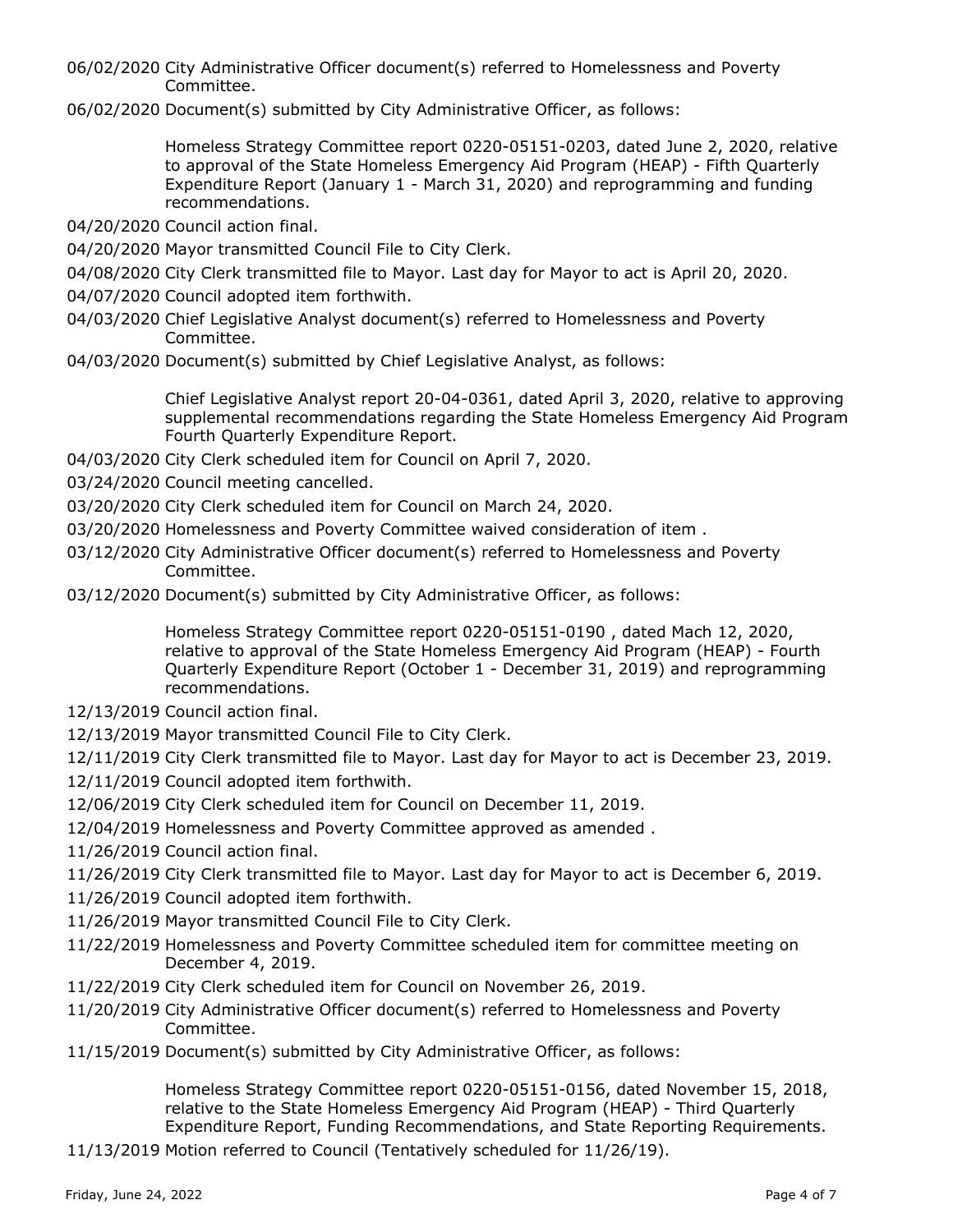08/26/2019 Council action final.

08/26/2019 Mayor transmitted Council File to City Clerk.

- 08/20/2019 City Clerk transmitted file to Mayor. Last day for Mayor to act is August 30, 2019.
- 08/16/2019 Council adopted item, subject to reconsideration, pursuant to Council Rule 51.

08/13/2019 City Clerk scheduled item for Council on August 16, 2019.

08/09/2019 Council action final.

08/07/2019 Homelessness and Poverty Committee approved as amended .

- 08/07/2019 Council adopted item, subject to reconsideration, pursuant to Council Rule 51.
- 08/02/2019 City Clerk scheduled item for Council on August 7, 2019.
- 08/02/2019 Motion referred to Council (Tentatively scheduled for 8/7/19).
- 08/02/2019 Homelessness and Poverty Committee scheduled item for committee meeting on August 7, 2019.
- 08/01/2019 Homelessness and Poverty Committee scheduled item for committee meeting on August 7, 2019.
- 07/31/2019 City Administrative Officer document(s) referred to Homelessness and Poverty Committee.
- 07/29/2019 Document(s) submitted by City Administrative Officer, as follows:

Homeless Strategy Committee report 0220-05151-0134, dated July 29, 2019, relative to the State Homeless Emergency Aid Program (HEAP) - Second Quarterly Expenditure Report and Funding Recommendations.

- 07/05/2019 Council action final.
- 07/05/2019 Mayor transmitted Council File to City Clerk.
- 07/03/2019 City Clerk transmitted file to Mayor. Last day for Mayor to act is July 15, 2019.
- 07/02/2019 Council adopted item forthwith.
- 06/27/2019 City Clerk scheduled item for Council on July 2, 2019.
- 06/14/2019 Council action final.
- 06/14/2019 City Clerk transmitted file to Mayor. Last day for Mayor to act is June 24, 2019.
- 06/14/2019 Council adopted item, as amended, forthwith.
- 06/14/2019 Mayor transmitted Council File to City Clerk.
- 06/10/2019 City Clerk scheduled item for Council on June 14, 2019.
- 06/10/2019 Budget and Finance Committee approved as amended .
- 06/07/2019 Budget and Finance Committee scheduled item for committee meeting on June 10, 2019.
- 06/07/2019 Chief Legislative Analyst document(s) referred to Budget and Finance Committee; Homelessness and Poverty Committee.
- 06/06/2019 Document(s) submitted by Chief Legislative Analyst, as follows:

Chief Legislative Analyst (CLA) report 19-01-0097, dated June 6, 2019, in response to Motion (Krekorian - Wesson), relative to future costs associated with the various capital projects and other programs implemented with the adoption of the Homeless Strategy Committee report.

- 05/15/2019 Homelessness and Poverty Committee approved as amended .
- 05/10/2019 Homelessness and Poverty Committee scheduled item for committee meeting on May 15, 2019.
- 05/06/2019 City Administrative Officer document(s) referred to Budget and Finance Committee; Homelessness and Poverty Committee.
- 05/06/2019 Document(s) submitted by City Administrative Officer, as follows:

Homeless Strategy Committee report 0220-05151-0117, dated May 6, 2019, relative to the State Homeless Emergency Aid Program (HEAP) - First Quarterly Expenditure Report and Funding Recommendations.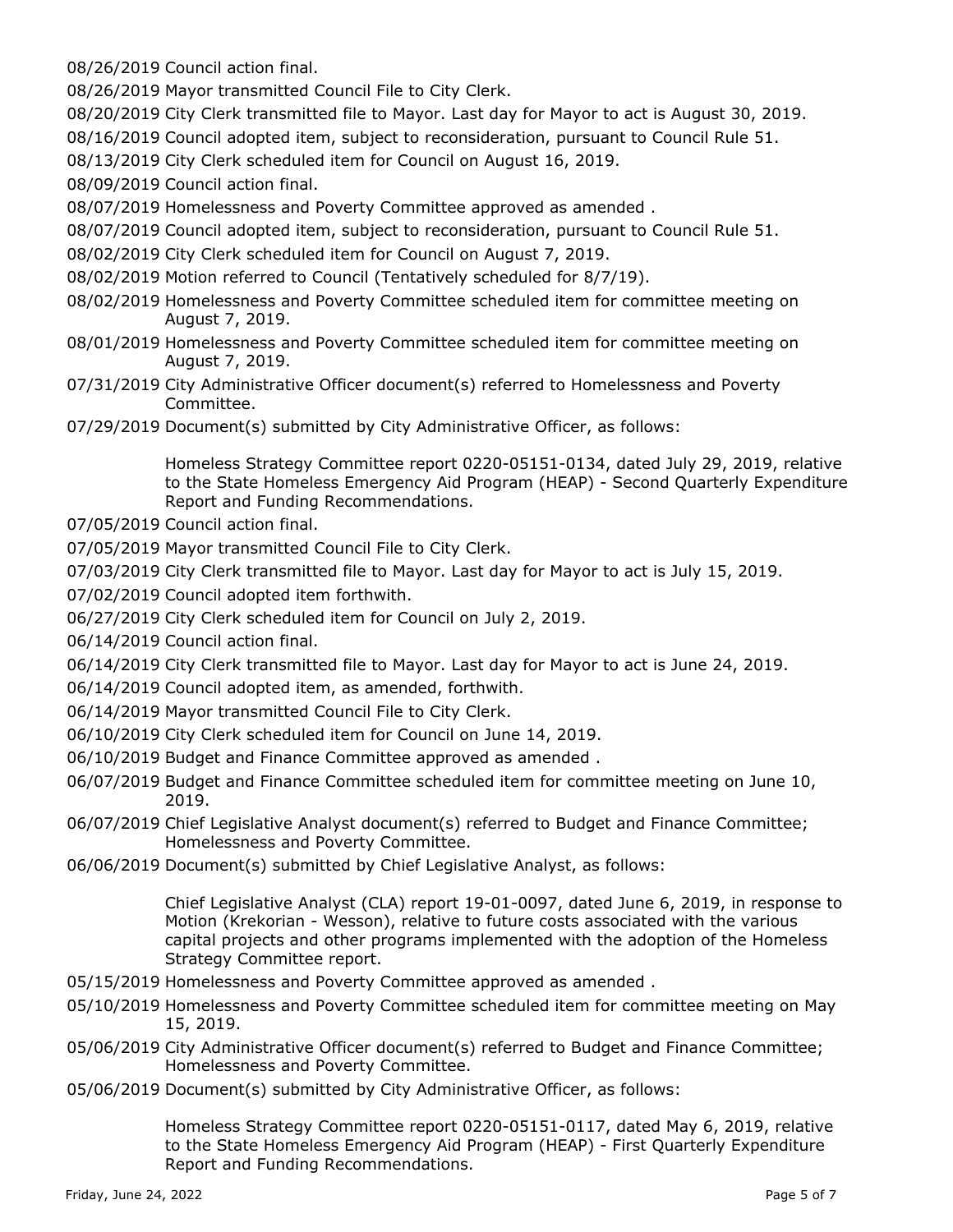01/23/2019 Council action final.

01/23/2019 Mayor transmitted Council File to City Clerk.

- 01/22/2019 City Clerk transmitted file to Mayor. Last day for Mayor to act is February 1, 2019.
- 01/22/2019 Council adopted item as amended by Motion 12A and Motion (Krekorian Wesson) forthwith.
- 01/17/2019 City Clerk scheduled item for Council on January 22, 2019.
- 01/16/2019 Homelessness and Poverty Committee approved as amended .
- 01/11/2019 Homelessness and Poverty Committee scheduled item for committee meeting on January 16, 2019.
- 01/10/2019 City Administrative Officer document(s) referred to Homelessness and Poverty Committee.
- 01/10/2019 Document(s) submitted by City Administrative Officer, as follows:

Homeless Strategy Committee report 0220-05151-0071, dated January 10, 2019, relative to final recommendations regarding Homeless Emergency Aid Program (HEAP) funding.

- 11/30/2018 Council action final.
- 11/30/2018 City Clerk transmitted file to Mayor. Last day for Mayor to act is December 10, 2018.
- 11/30/2018 Council adopted item forthwith.
- 11/30/2018 Mayor transmitted Council File to City Clerk.
- 11/26/2018 City Clerk scheduled item for Council on November 30, 2018.
- 11/26/2018 Homelessness and Poverty Committee waived consideration of item .
- 10/29/2018 City Administrative Officer document(s) referred to Homelessness and Poverty Committee.
- 10/26/2018 Document(s) submitted by City Administrative Officer, as follows:

City Administrative Officer report 0220-05151-0057, dated October 24, 2018, relative to the Homeless Emergency Aid Program grant status and funding requests.

- 09/10/2018 Council action final.
- 09/10/2018 Mayor transmitted Council File to City Clerk.
- 09/07/2018 City Clerk transmitted file to Mayor. Last day for Mayor to act is September 17, 2018.
- 09/07/2018 Council adopted item forthwith.
- 09/06/2018 City Clerk scheduled item for Council on September 7, 2018.
- 09/06/2018 Budget and Finance Committee waived consideration of item .
- 09/05/2018 Homelessness and Poverty Committee approved as amended .
- 08/31/2018 Homelessness and Poverty Committee scheduled item for committee meeting on September 5, 2018.
- 08/31/2018 City Administrative Officer document(s) referred to Budget and Finance Committee; Homelessness and Poverty Committee.
- 08/31/2018 Document(s) submitted by City Administrative Officer, as follows:

City Administrative Officer report 0220-05151-0046, dated August 31, 2018, relative to the City's application for the State of California Homeless Emergency Aid block grant program.

- 08/29/2018 Corrected Referral per Council President to include Budget and Finance Committee.
- 08/15/2018 Homelessness and Poverty Committee approved item(s) .
- 08/10/2018 Homelessness and Poverty Committee scheduled item for committee meeting on August 15, 2018.

08/08/2018 Council action final.

08/07/2018 Council adopted Motion to rescind Council action of July 3, 2018 and refer to Homelessness and Poverty Committee.